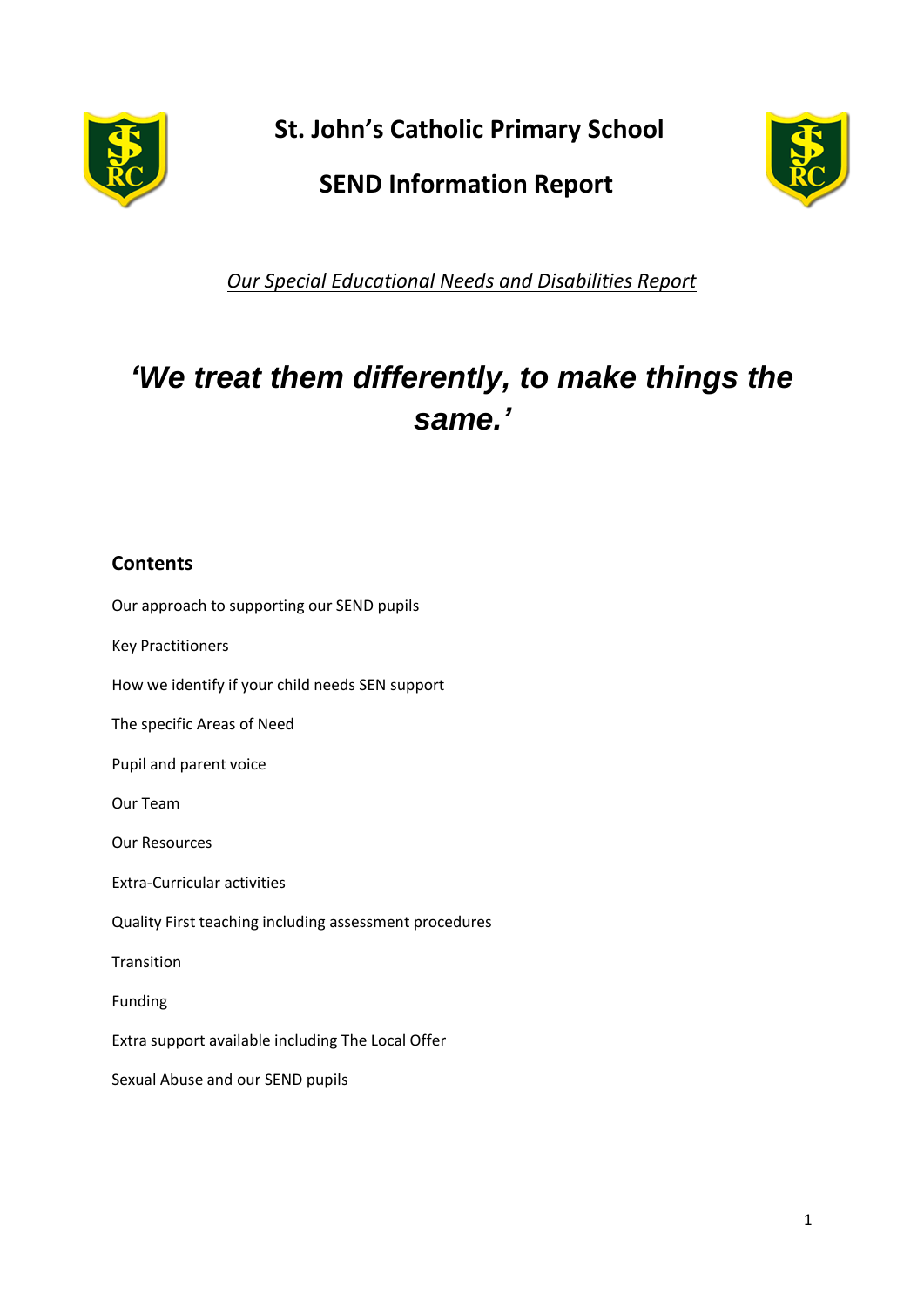### **Our school's approach to supporting pupils with SEND**

St John's is a Roman Catholic Primary School for pupils aged  $4 - 11$ . There are currently seven classes within our school, one per year group. At St John's, we provide an inclusive environment where learning is enjoyable and where children feel safe and happy. We know that every child is a unique individual and we encourage them to explore and develop their learning skills, grow with confidence and enthusiasm, learn how to accept responsibility and, very importantly, strive to reach their full potential. At St John's, differences of all kinds are celebrated and we promote an open and honest, informed environment where learning differences are actively celebrated in order to support the self-esteem of those who experience them. Our policy for Special Educational Needs and Disabilities requires that our staff are trained in the differences we will encounter. We are committed to High Quality Teaching approaches that enable our children to learn in a way that is best suited to their individual needs. We achieve this through a graduated approach of: reviewing progress, assessing individual needs, planning for those needs and subsequently teaching in a way that is wholly inclusive. We welcome visits from any prospective parents of children with SEND and hope that you find the following information useful.

Our Accessibility Plan details our intent to make our provision as wholly inclusive as possible and details our implementation of said plan.

Key Staff:

**Mrs J Buzzing – Headteacher Mrs T Rix – SENCo Mrs Rix has completed the NASENCo Award and holds a BA Hons in Teaching, Learning and Mentoring.**

**Telephone number 01746 762061**

**Email: sen.co@sjrc.co.uk**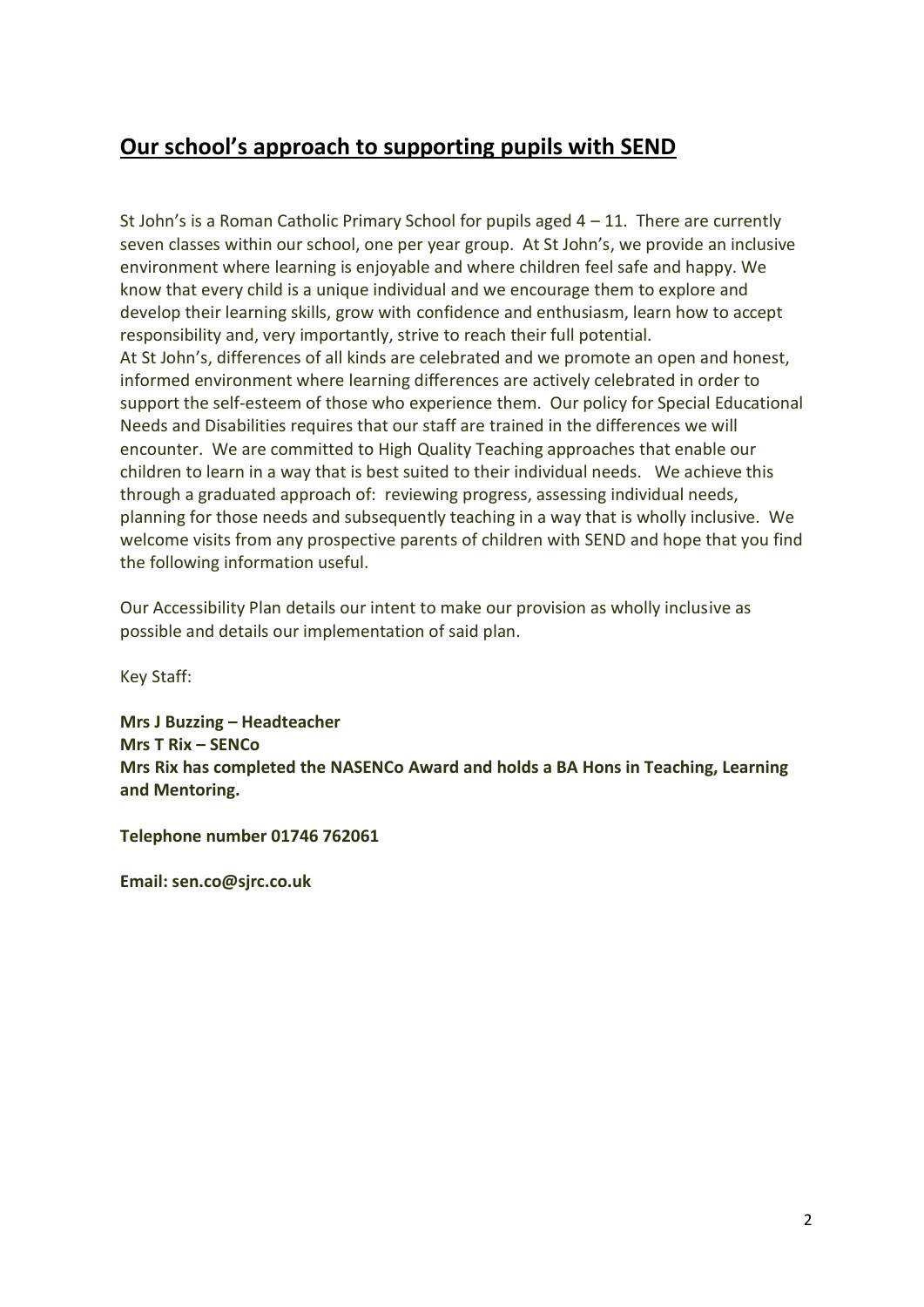### *How we identify individual special educational learning needs*

- When pupils have an identified special educational need or disability before they join our school, we work very closely with the people who already know them using the information already available to identify what the possible barriers to learning may be. Subsequent teaching is differentiated to the individual needs of the child.

- If you tell us you think your child has a Special Educational Need, we will discuss this with you and assess your child accordingly. Often these assessments will be carried out by the school, sometimes school seek advice from more specialised services (such as, Educational Psychology, Learning Support Advisory Service or Speech Therapy) we always share our findings with you and the next steps we need to take.

- If teachers feel that your child has a Special Educational Need this may be because they are not making the same progress as other pupils. The earlier we act and modify our provision, the sooner we can resolve concerns and help children towards success. We will observe your child's learning characteristics and how they cope within our learning environments, we will assess their understanding of what we are doing in school and where appropriate use tests to pinpoint what is causing difficulty. This will help us to decide what is happening and why. If school become concerned about your child, you will be contacted immediately by their class teacher or the school's Special Educational Needs & Disabilities Coordinator (SENCo) or the Headteacher.

### **Catering for different kinds of SEND:**

### **Specific Areas of Need**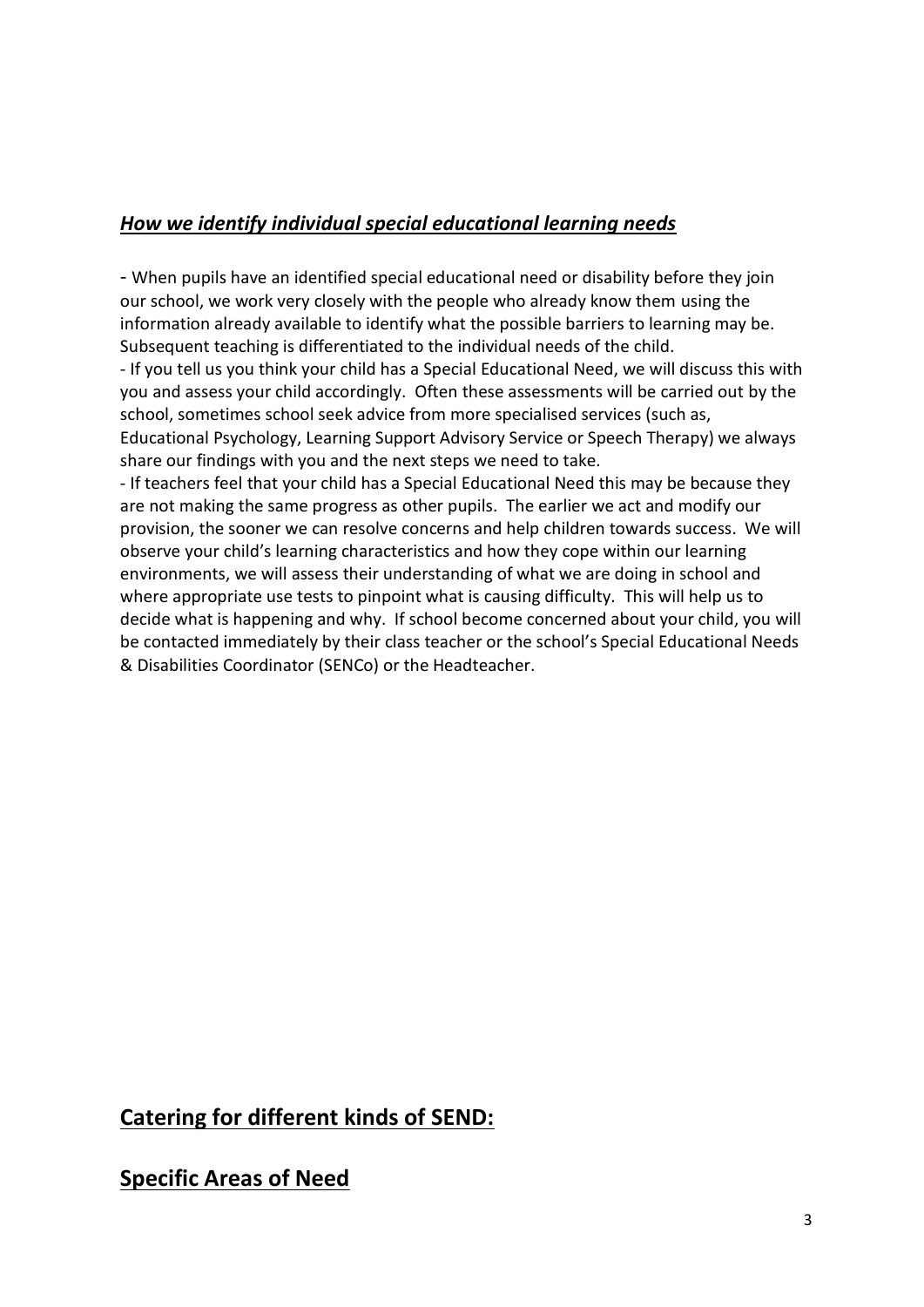#### **Cognition and learning**

Support for learning difficulties may be required when children and young people learn at a different pace than their peers, even with appropriate differentiation. Learning differences cover a wide range of needs, including moderate learning difficulties (MLD), severe learning difficulties (SLD), where children are likely to need support in all areas of the curriculum and associated difficulties with mobility and communication, through to profound and multiple learning difficulties (PMLD), where children are likely to have severe and complex learning difficulties as well as a physical disability or sensory impairment.

#### **How is teaching adapted to ensure curriculum access?**

- Pupils are encouraged to work within small groups with the support of an additional adult.
- Pupils are given work which is carefully differentiated.
- Pupils are encouraged to use resources to support their learning such as word mats, phonic mats and a range of mathematical apparatus.
- Use of IT.
- Specific interventions are put into place.

Specific learning difficulties (SpLD), affect one or more specific aspects of learning. This encompasses a range of conditions such as dyslexia, dyscalculia and dyspraxia.

#### **How is teaching adapted to ensure curriculum access?**

- Multi-sensory teaching model including visual and kinaesthetic models and images.
- Black/white contrasts avoided where possible.
- We are a 'dyslexic friendly' school.
- Pupils receive specific interventions usually suggested by an outside agency e.g. LSAT/Educational Psychologist.

#### **Communication and interaction**

Children and young people with speech, language and communication needs (SLCN) have difficulty in communicating with others. This may be because they have difficulty saying what they want to, understanding what is being said to them or they do not understand or use social rules of communication. The profile for every child with SLCN is different and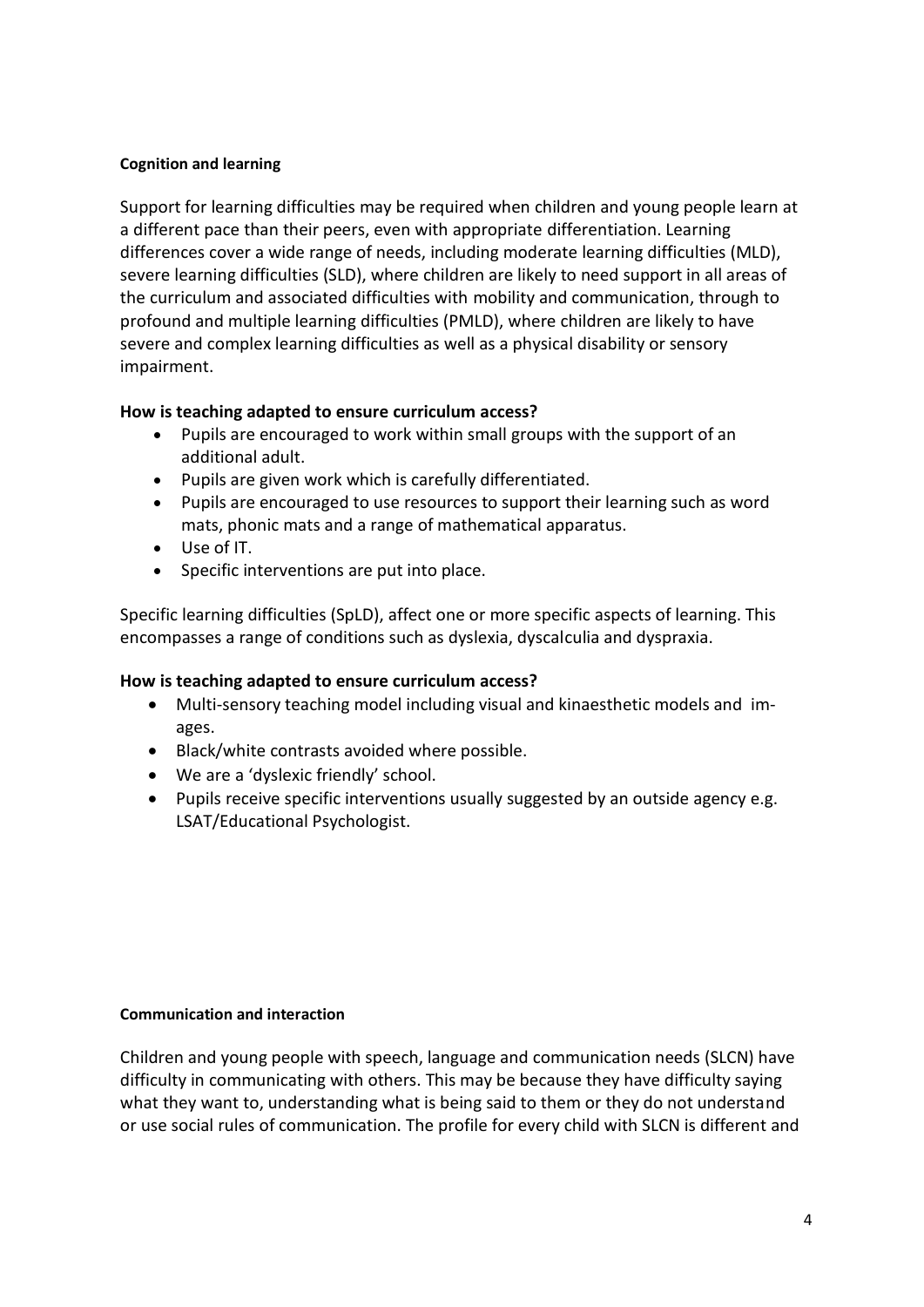their needs may change over time. They may have difficulty with one, some or all the different aspects of speech, language or social communication at different times of their lives.

#### **How is teaching adapted to ensure curriculum access?**

- Language is simplified with shorter sentences or modified instructions
- Visual prompts and pictures are used
- Pre-teaching of new/key vocabulary
- Use of thinking time and talk partners to help expressive language

#### **Autistic Spectrum Condition**

Children and young people with ASD, including Asperger's Syndrome and Autism, are likely to have difficulties with social interaction. They may also experience difficulties with language, communication and imagination, which can impact on how they relate to others. Children and young people with PDA will need significant support and a bespoke curriculum delivery.

#### **How is teaching adapted to ensure curriculum access?**

#### **Teachers receive training from outside agencies who specialise in ASD.**

- Visual timetables are used within the classroom where appropriate and children are prepared in advance when there are changes to the routines.
- Now, next, then boards enable this to be broken down further into smaller steps.
- Appropriate adaptations for children with sensory difficulties.
- The anxiety levels of the pupils are monitored, and subtle intervention is put in place.

#### **Social, Mental and Emotional Health**

Children and young people may experience a wide range of social and emotional difficulties which manifest themselves in many ways. These may include becoming withdrawn or isolated, as well as displaying challenging, disruptive or disturbing behaviour. These behaviours may reflect underlying mental health difficulties such as anxiety or depression, self-harming, substance misuse, eating disorders or physical symptoms that are medically unexplained. Other children and young people may have disorders such as attention deficit disorder, attention deficit hyperactive disorder or attachment disorder.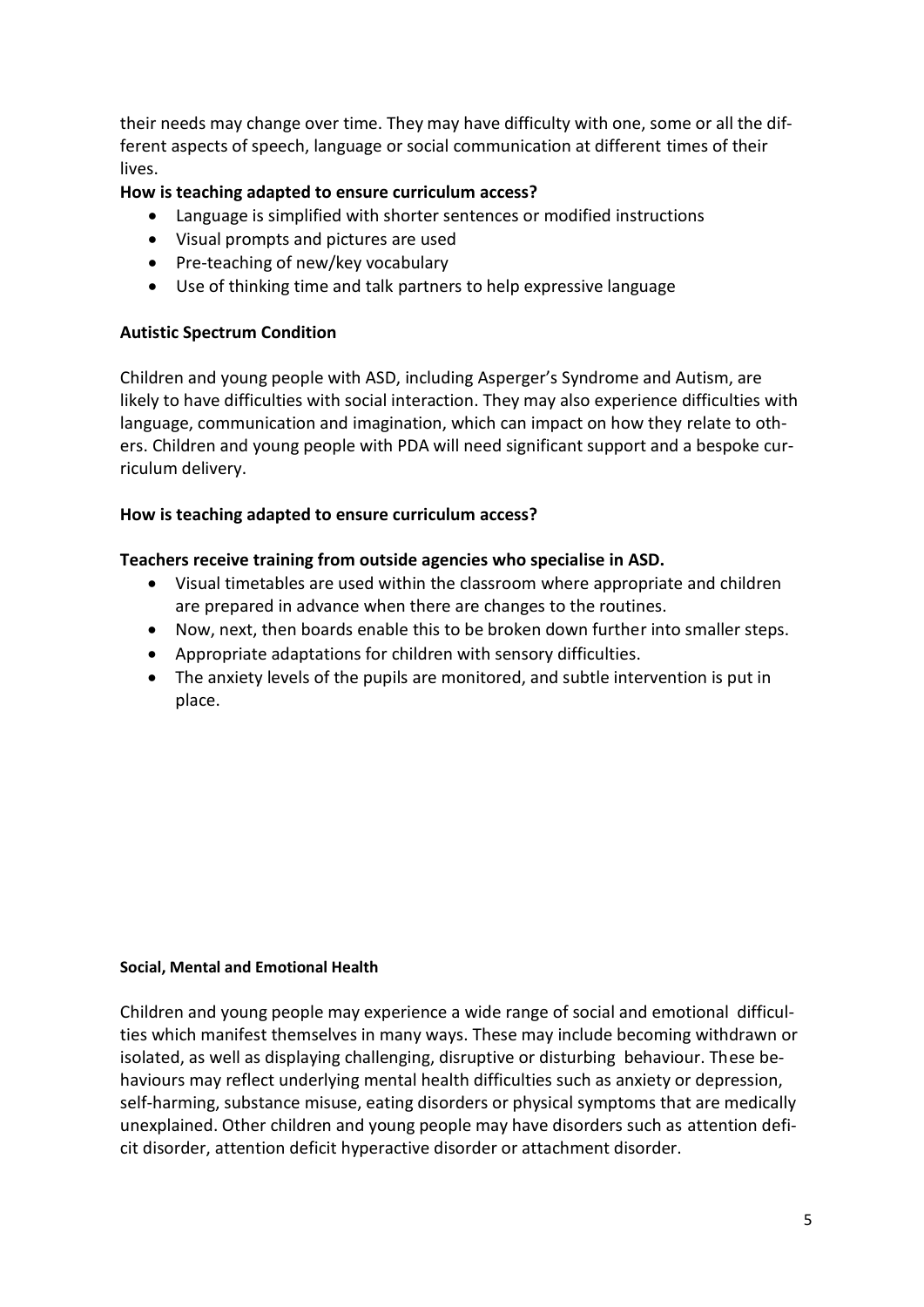Our SEMH policy defines and directs our commitment to our SEMH pupils and the difficulties they encounter.

#### **How is teaching adapted to ensure curriculum access?**

#### **All staff receive training from outside specialists or trained staff in how to effectively help and support our vulnerable pupils.**

- Consistent, clear and simple school rules
- Parents are aware of the behavioural expectations that we have so they can reinforce these at home
- Flexibility with classroom seating plans and lunchtime arrangements

#### **Sensory and/or physical needs**

#### **Sensory and Physical Difficulties**

Some children and young people require special educational provision because they have a disability which prevents or hinders them from making use of the educational facilities generally provided. These difficulties can be age related and may fluctuate over time. Many children and young people with vision impairment (VI), hearing impairment (HI) or a multi-sensory impairment (MSI) will require specialist support and/or equipment to access their learning. Children and young people with an MSI have a combination of vision and hearing difficulties.

#### **Hearing Impaired**

#### **How is teaching adapted to ensure curriculum access?**

- Pupils are encouraged to wear hearing aids if appropriate and these are monitored daily by trained staff subtly and sympathetically.
- Classroom seating arrangements are flexible to allow access for the pupil.
- Pupils are encouraged to ask for ideas to be repeated or to be explained again if they haven't heard or understood them.
- Working walls in the classroom allow pupils to refer to prior learning.
- The local Teacher of the Deaf is consulted and their recommendations implemented.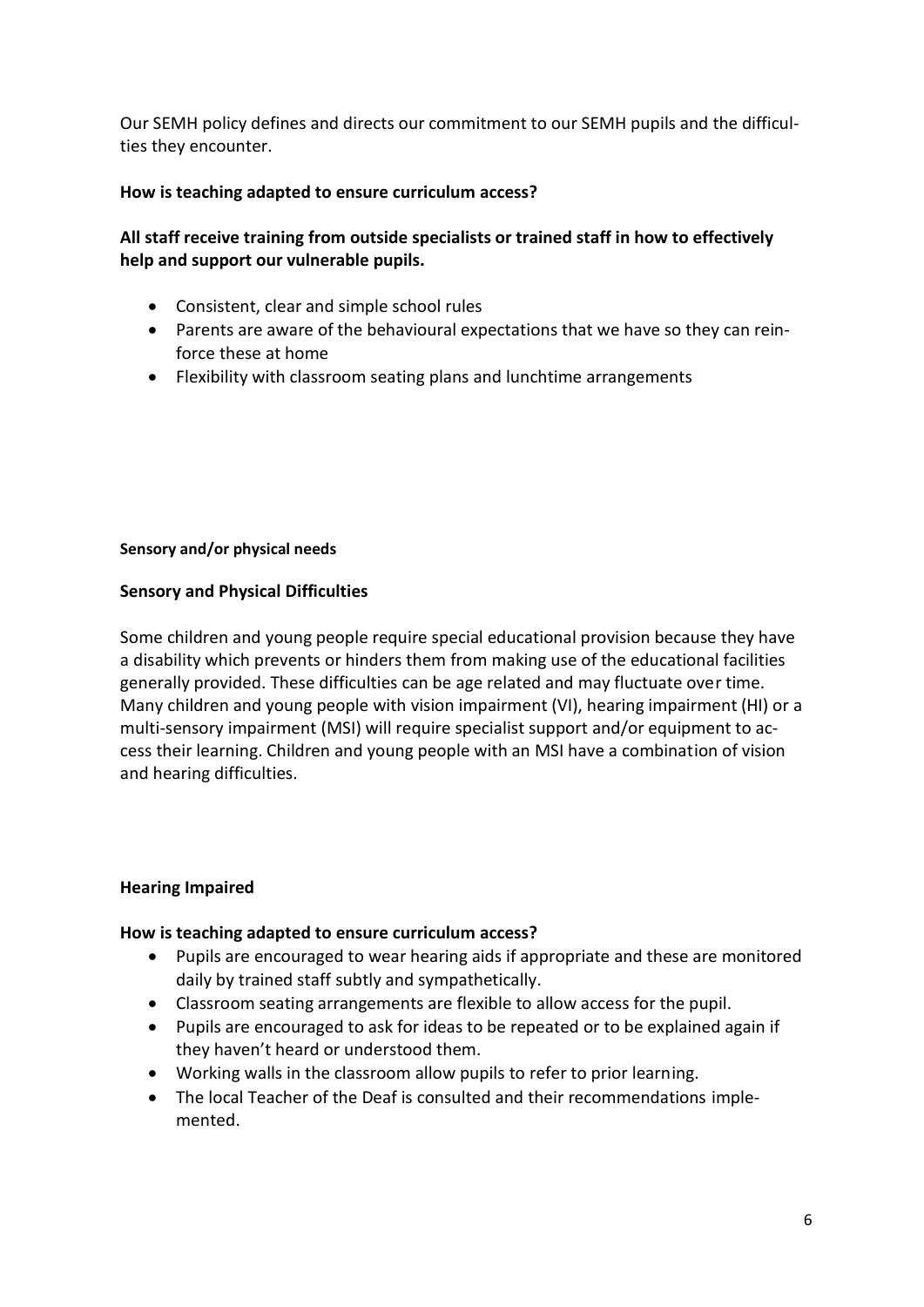#### **Visually Impaired**

#### **How is teaching adapted to ensure curriculum access?**

- Pupils are encouraged to sit near the front of the classroom so they can clearly see any visual information that is displayed.
- Any information that is displayed on the ActivPanel is presented using a clear font and pupils have their own copy given in an appropriate size.

#### **Physical Difficulties**

Some children and young people with a physical disability (PD) require additional ongoing support and equipment to access all the opportunities available to their peers.

#### **How is teaching adapted to ensure curriculum access?**

- Pupils are encouraged to sit with the rest of their class or small groups.
- We have a range of wobble cushions available in school to support a comfortable seating position.
- Pupils are provided with resources such as specialist pencils/pens, pencil grips and iPads to record their work.
- When completing PE/Outdoor Learning pupils are encouraged to participate in the same way as their peers with the 1:1 support of an adult where appropriate.

#### **Medical Conditions**

The Children and Families Act 2014 places a duty on maintained schools and academies to make arrangements to support pupils with medical conditions. Individual healthcare plans will normally specify the type and level of support required to meet the medical needs of such pupils. Where children and young people also have SEN, their provision is planned and delivered in a co-ordinated way with an Education Healthcare Plan (EHCP).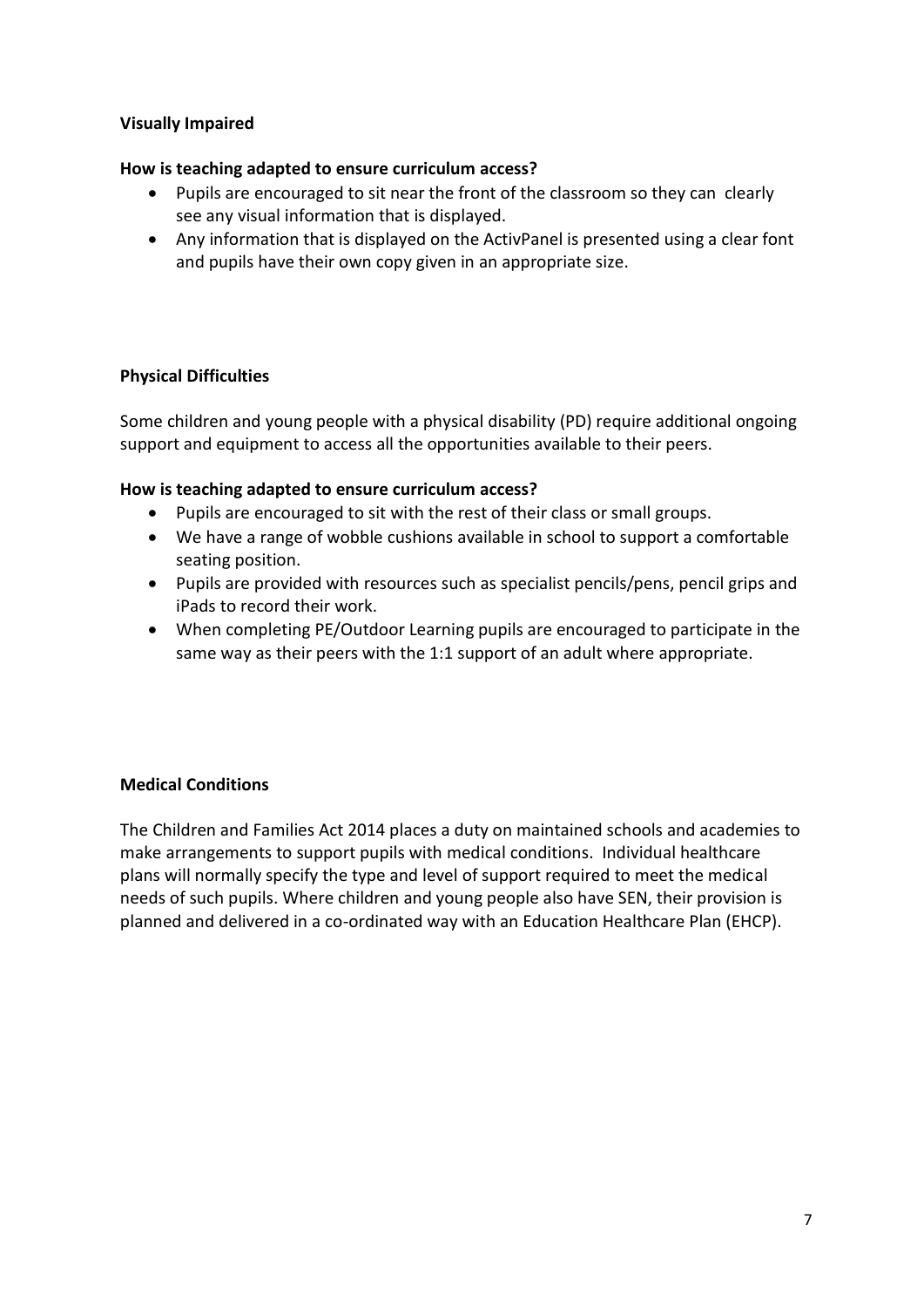### *How we involve pupils and their parents/carers in identifying special educational needs and planning to meet them*

- We are child and family centred so you can expect "no decision about me without me". - When we assess Special Educational Needs we will discuss with you if your child's understanding and behaviour are the same at school and home; we take this into account and work with you so that we are all helping your child in the same way and helping them make progress.

- Where appropriate we will write and review individual progress of pupils. Meet and discuss with parents and carers. A copy of any records will always be available for you. - We hold a meeting every term that allows all school staff, other professionals and family or carers involved with a child, to share information, celebrate progress and achievement and plan next steps.

- We use any homework to report and practice activities that are new and presenting a challenge to a pupil. If you have any concerns about homework please see your child's class teacher.

- Our staff are available to discuss any concerns you may have about your child, or to share information that either party feels would be useful to the other at a mutually convenient time.

### *How we use other adults in school to support pupils with special educational needs or disabilities*

- Mrs Rix leads a team of talented support staff who are all trained to support pupils with a wide range of educational, social and emotional needs.

- Mrs Rix monitors termly progress

- Our SEN team are able to undertake small group work or one-to-one support as appropriate, to meet the needs of pupils with special educational needs or disabilities. - The Headteacher holds Pupil Progress Meetings with class teachers to analyse pupil performance data termly, to ensure every child is making the best possible progress.

### *How we use specialist resources to support pupils with special educational needs or disabilities*

- Our class teachers and teaching assistants make bespoke individual resources for pupils with special educational needs that support their specific learning outcomes and needs, and reflects the learning undertaken by their peers.

- We have a wide range of reading material (books, digital stories, newspapers) to appeal to both aural and visual learners, and specialist schemes to assist their learning. - We have a wide range of IT equipment available to help motivate pupils and access learning. These include; iPads, laptops, microphones, programmable toys and talking tins.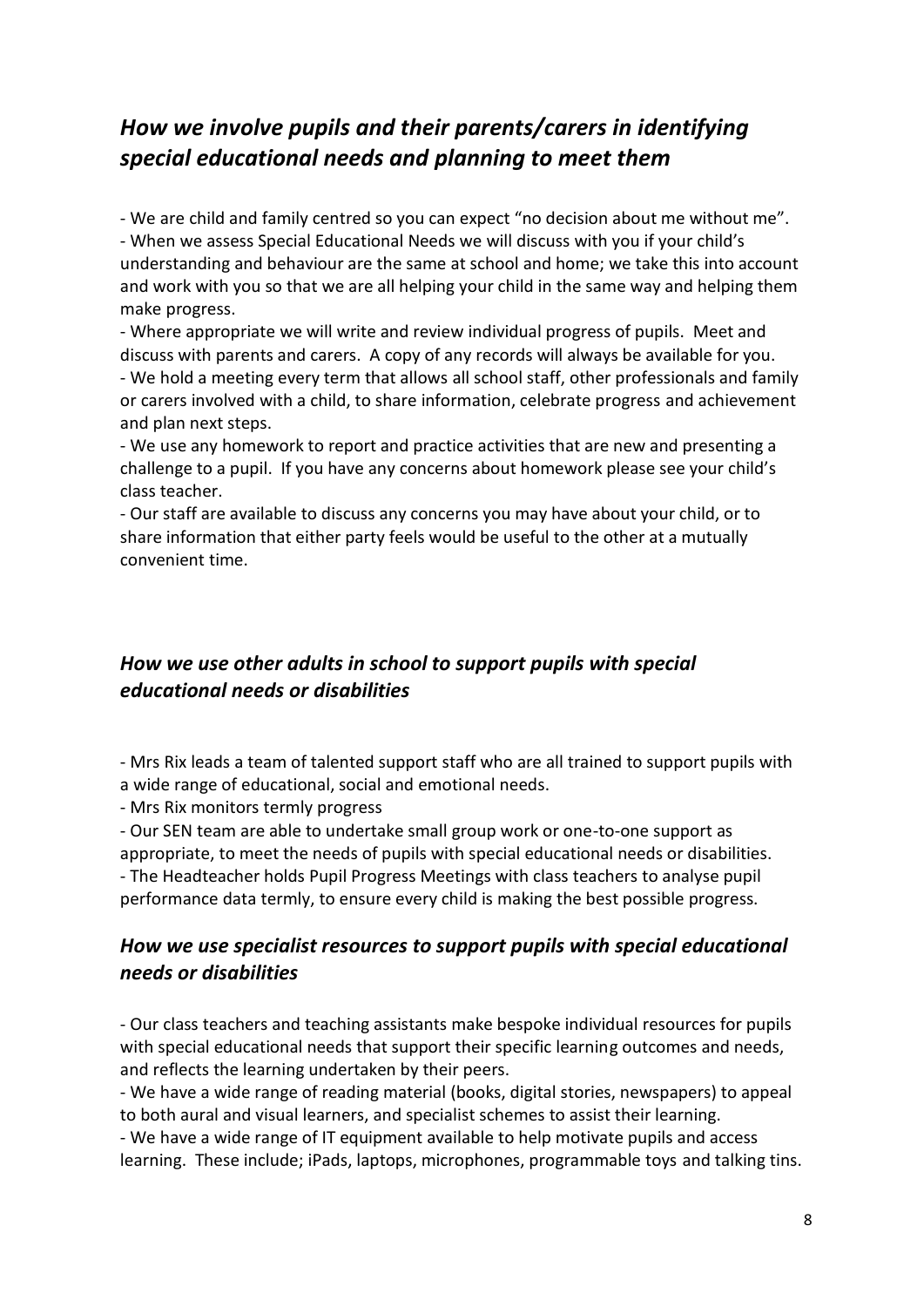We are also going to be one of the first schools in the country to trial a Tiny Tablet table  $$ a very exciting and innovative approach to supporting all of our children.

- We use workstations, picture and symbol timetables and equipment such as countdown timers for pupils who need it.

- We seek advice and equipment from outside agencies as and when the need arises, such as specialist seating or handrails and steps in toilets.

- We use a range of software on our school IT system to help pupils engage with subjects they find difficult, to practise basic skills and work towards becoming independent learners.

- We use key rings containing Makaton signs on small cards to aid children with communication difficulties.

- We use a range of specialist equipment to support children with their gross and fine motor skills.

### *How we modify teaching approaches for individual pupils*

- All our staff are trained in a variety of approaches which means that we are able to adapt to a range of SEND: - specific learning difficulties (including dyslexia, dyspraxia and dyscalculia); Autistic Spectrum Disorder; speech, language and communication needs and behavioural, social and emotional difficulties.

- Our staff are able to use basic Makaton signs and some are trained to support pupils using British Sign Language.

- We are a dyslexia friendly school; visual timetables and clear labelling help children understand what activity or part of the day is next.

- We use a number of teaching methods that are adapted to the needs of both groups and individual pupils, including picture cue cards, objects of reference, intensive interaction and individual tasks.

- We are a very inclusive school. Wherever possible, children are taught alongside their peers in clear differentiated groups. Teachers adapt their teaching constantly in order to cater for their pupils' needs and plan individual timetables where necessary. When appropriate, staff are deployed to give children additional support in small groups outside of the classroom or to provide one-to-one support.

- All our staff are trained to adapt resources to either offer a greater level of support or to make learning more challenging so that every child is able to achieve their very best.

- We use additional schemes/materials so that staff can use these as a resource to ensure work is always at the right level for pupils with special educational needs or those who are more able.

- We run a number of intervention groups for children who need the additional support.

### *How we assess pupil progress. How we review this progress so that pupils stay on track to make at least good progress*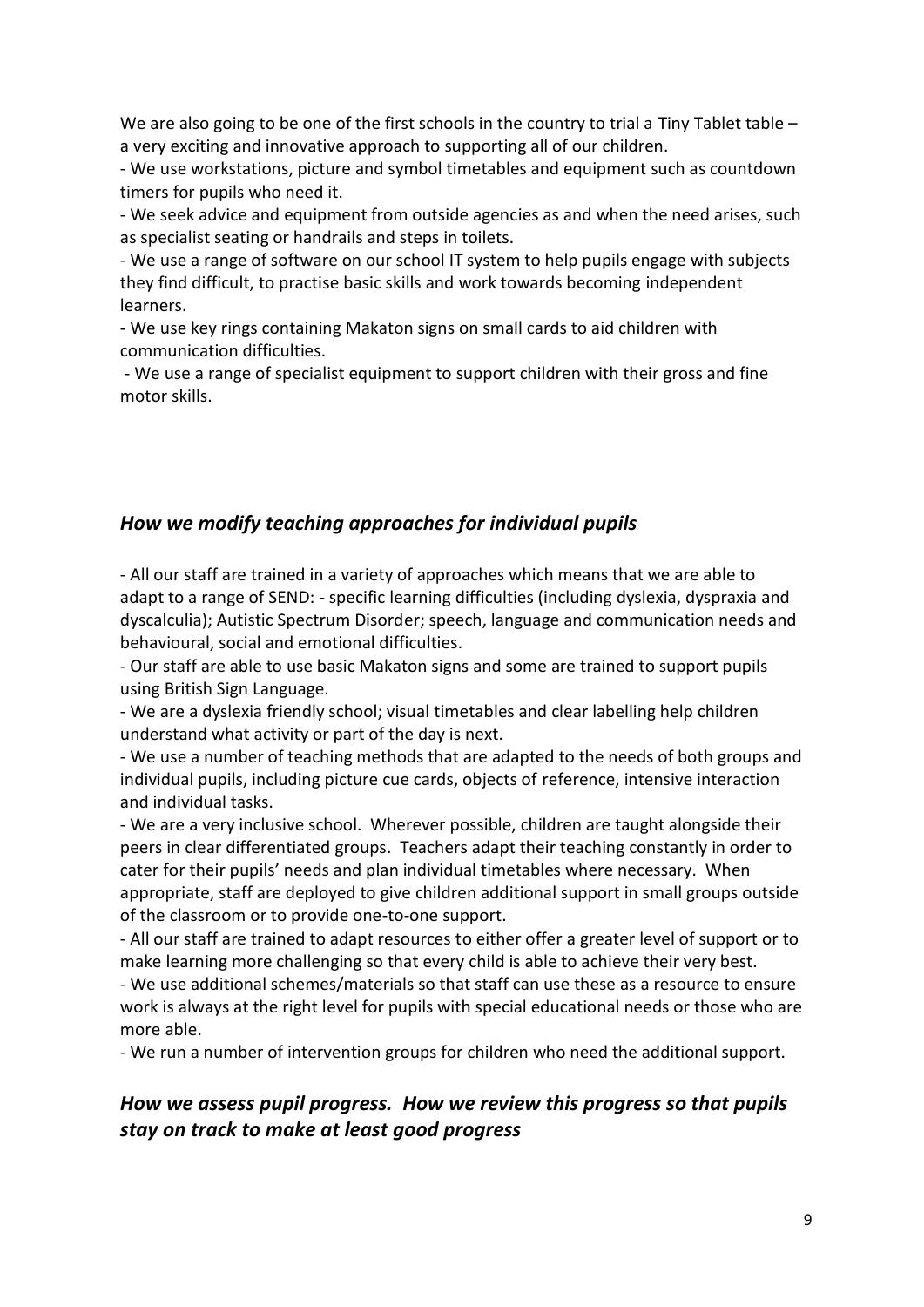- In the Early Years Foundation Stage ongoing assessment is an integral part of the learning and development process.

- We use Development Matters to track children through age band statements to the Early Learning Goals.

- In Key Stages 1 and 2 we use teacher assessment and formal testing to assess children's attainment. We use the Engagement Model to assess where appropriate.

- We track pupils' attainment and progress each term using the school's tracking system.

- Parents are consulted each term; notes are made of important points so that they can be revisited at further meetings where necessary.

- Parents of children with special educational needs are invited to a review meeting each term where we discuss progress. Specific outcomes are set in consultation with parents and other professionals involved in the care and education of the child.

- The Headteacher/Deputy Headteacher analyses the progress of every child each term and these results are discussed with class teachers. Each teacher plans targeted interventions for all children whose progress is causing concern.

- Staff and Local Authority meetings are used to assess and moderate pupils work and these are matched against national standards.

### *What extra support we bring in to help us meet SEN: - services; expertise. How we work together collaboratively.*

- We can access support from specialist teachers and support staff for advice about accessing the curriculum and SEND related needs such as speech, language and communication; hearing impairment; visual impairment; behaviour related needs; severe learning difficulties and autism.

- Through the SEND funding school purchases this support.

- NHS specialist services also support certain children within school; speech and language therapy, occupational health, physiotherapist, early help advisors, child and mental health services.

- We get support from local authority services about training and policy.

- We liaise with the NHS school nurse regularly.

- Together we review your child's progress and agree what everyone will do to make teaching more effective and learning easier.

### *What other activities are available for pupils with SEN in addition to the curriculum?*

- We have a breakfast club and an after school fun club with trained staff capable of looking after pupils with both special educational needs and disabilities.
- We run a variety of lunch-time activities, available for all children.
- We have a range of after-school clubs, sporting clubs that change over the year. Pupils with SEN are included and are offered one-to-one support where needed.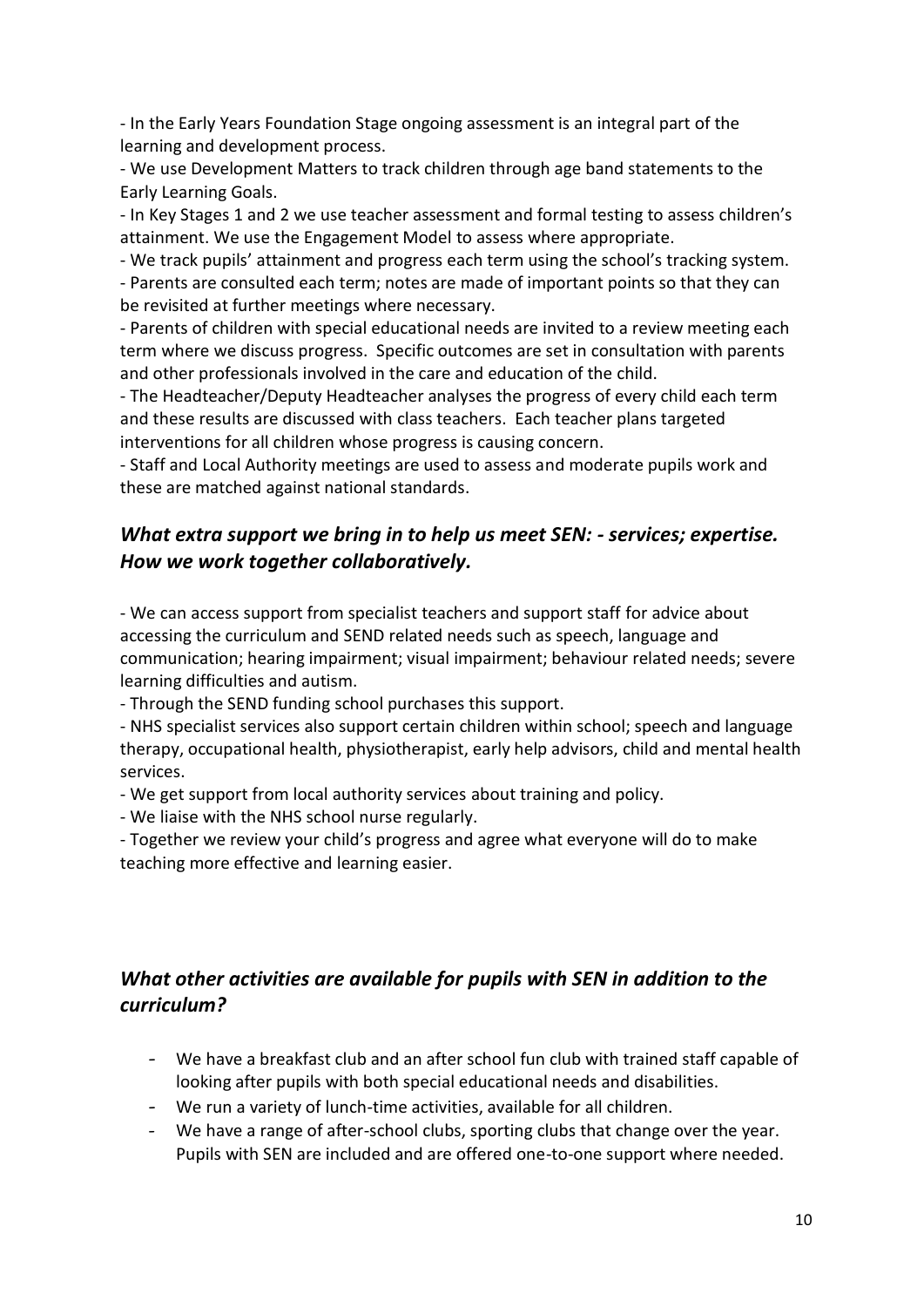- We have off-site educational visits and visitors to the school who help to bring our curriculum to life. Pupils with special educational needs and disabilities are always included in these and we provide staff to support their full involvement if needed. We always choose enhanced school provision to be accessible by all.
- We run a number of social skills groups, such as, No worries, My Life and Reach for the Top.
- We are currently undergoing training for running Nurture Groups.

### *How we support pupils in their transition into our school and when they leave us*

- Children who join our school in reception are welcomed into our school community with a pre-school visit by the reception class teacher and the SENCO where it is deemed appropriate. A series of child 'taster' sessions follows in the second half of the summer term in preparation for their September start.
- Our local authority provides an early years advisory teacher who supports children with SEND when they make the transition from their current setting to our reception class.
- Transition to each successive year group, is supported by meetings and a taster session in each new class.
- We liaise very closely with our partner secondary schools to ensure that the transition from our school to the secondary school is as smooth as possible.
- The secondary school SENCO meets with our year 6 teacher and SENCO to discuss the pupil's individual needs. Additional transition days are also arranged where necessary and support assistants accompany children to these.
- Parents and children who are joining our school mid-term are encouraged to visit the school before they start.
- We contact and receive information from the previous school to ensure a smooth and supportive start to life in our school.

### *How additional funding works*

- Schools receive funding for all pupils with special educational needs and we are able to provide what pupils need from this (including equipment). The local authority will top-up funding for pupils with a high level of need.
- The school finance committee monitors and agrees the school budget for the year which includes SEND provision. Consideration is agreed at a full governors meeting in the summer term for the next financial year.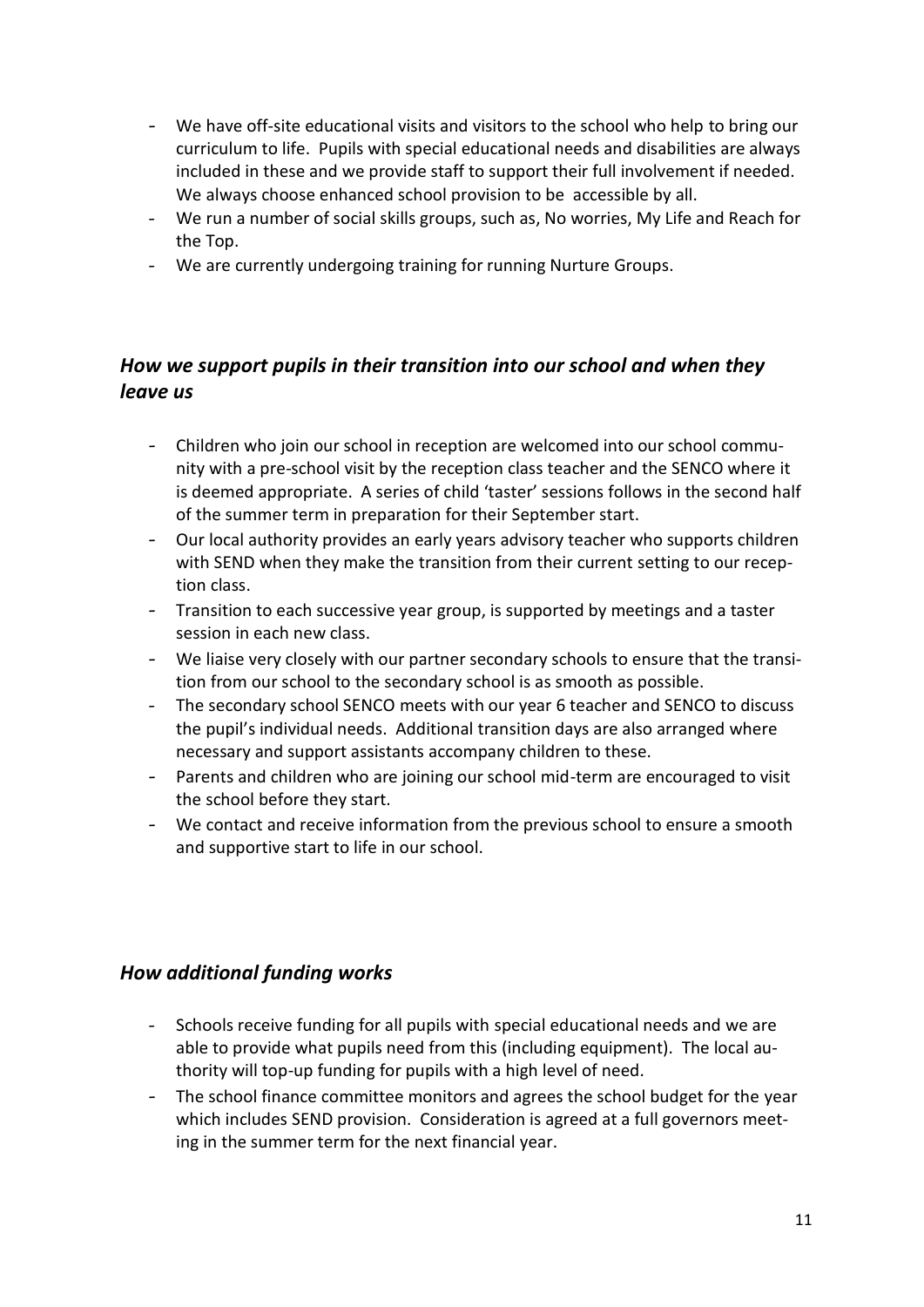- Parents are able to have a say in how this is used. You will be told if this means you are eligible for a personal budget. This must be used to fund any agreed plan formulated by professional advisors, parents and school.

#### *Where parents/carers can get extra support*

- Our inclusive philosophy aims to support parents of children with special educational needs or disabilities so that their child's journey through our school is smooth, successful and anxiety free. Our practice is enhanced by your views, it is important that people listen to them and that you are satisfied with what happens as a result of our collaboration.
- The Shropshire Information and Advice Service (IASS) can offer advice and support to parents of pupils with special educational needs or disabilities. Parents are signposted to places where they can get additional advice and support.

### *What parents/carers can do if they are not satisfied with a decision or what is happening*

- Our school operates an open-door policy. Your first point of contact is your child's class teacher, please ring or email the school office to arrange a meeting.
- In addition, our SENCO and Headteacher are here to listen to your concerns. We have a governor responsible for SEND who may be contacted through the school office. This is currently Mrs A Tait.
- If your complaint is with the local authority, contact school and the person who will log and track your complaint is the Headteacher.

#### **Additional risk to SEND pupils of sexual harassment and violence**

We acknowledge government statistics stating that our SEND pupils are more vulnerable to harassment and violence of a sexual nature. Guidance advises that primary pupils are at risk as well as older children. We meet these additional needs through following procedures as laid out in our safeguarding policy and referral to early help and social care. We lead informative, age-appropriate PSHE lessons that advise children of what is appropriate behaviour towards them and where to go if they are worried. Our children are encouraged to speak out if they are asked to do anything that makes them feel uncomfortable and they know that they can speak to trusted adults in school.

### **Local Authority Information – Shropshire**